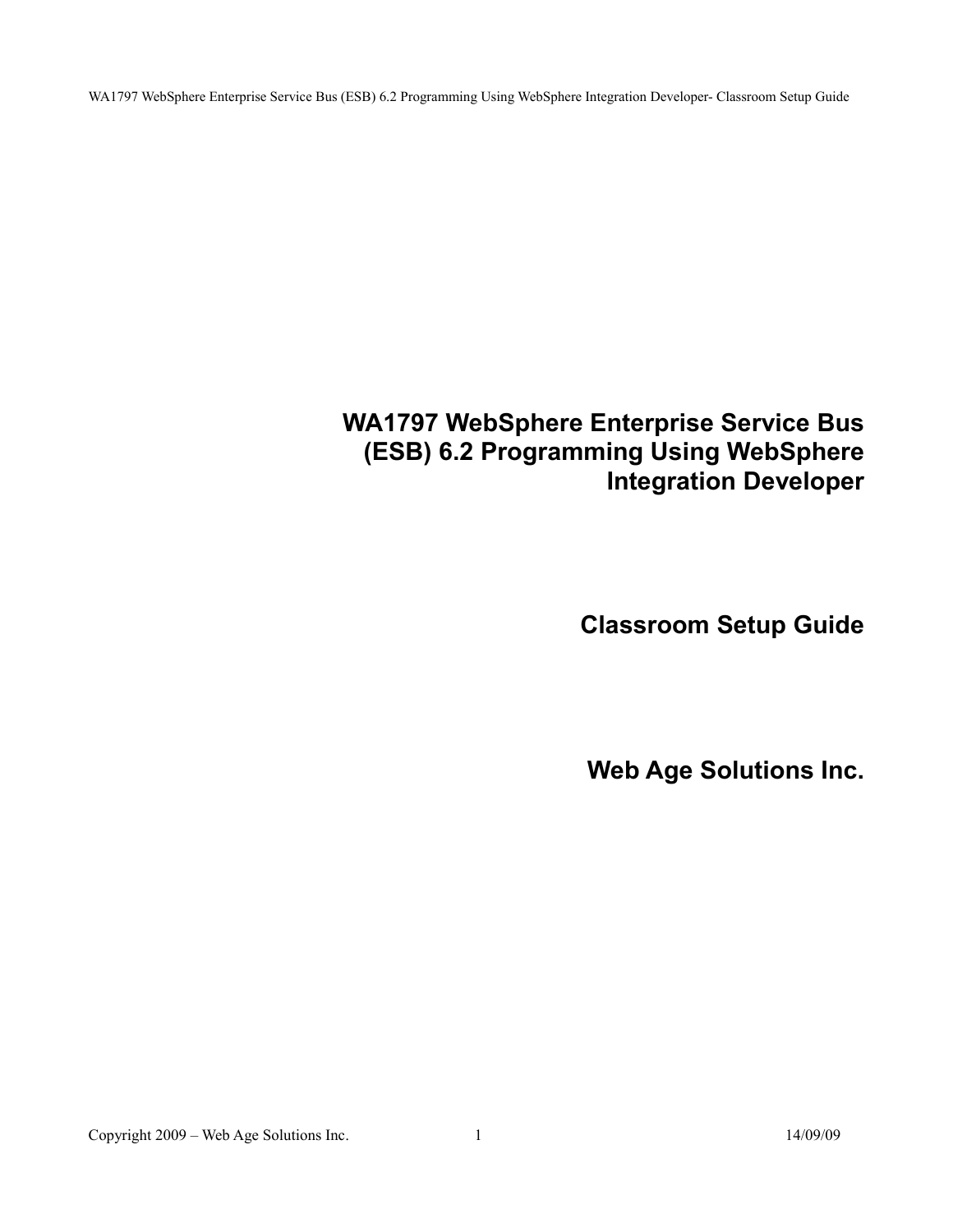# **Table of Contents**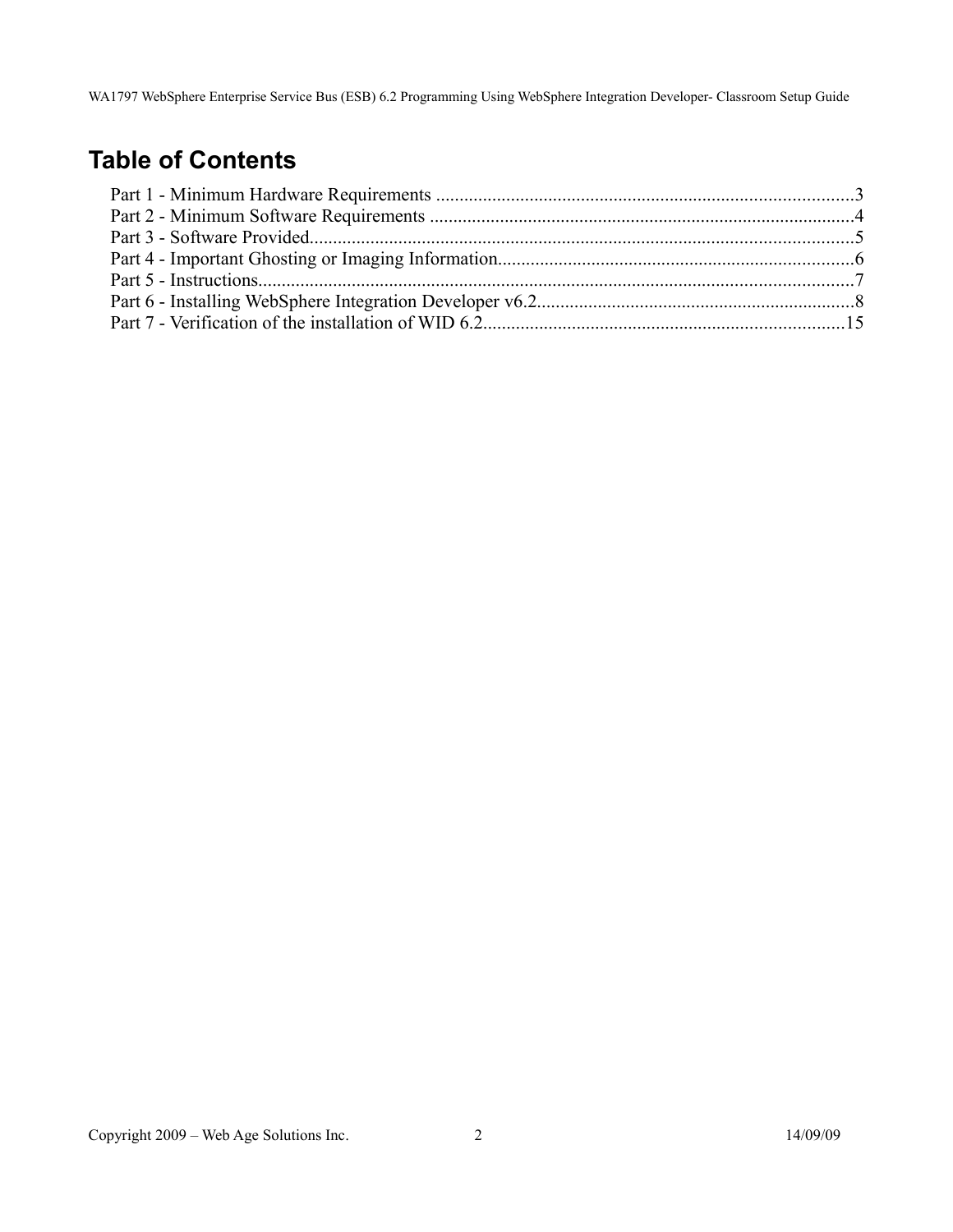## **Part 1 - Minimum Hardware Requirements**

- 1000 Mhz Pentium III
- 1.5 GB RAM minimum, 2 GB recommended
- $\bullet$  10 GB free on the C drive
- Network connectivity to the internet
- USB Port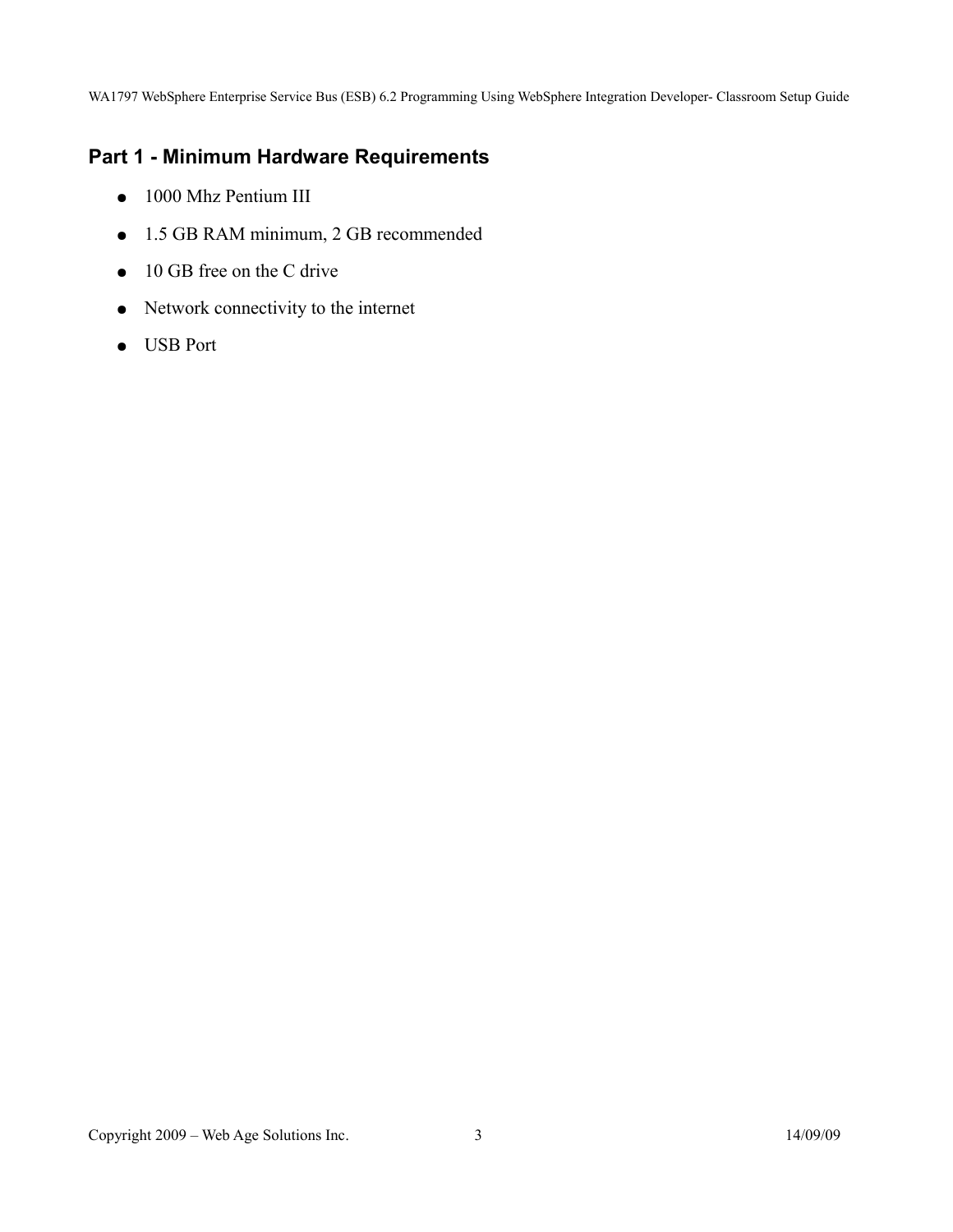#### **Part 2 - Minimum Software Requirements**

- Microsoft Windows 2000 SP4 or Windows XP (SP1 or SP2)
- Adobe Acrobat Reader 6.0
- Winzip 8
- $\bullet$  Internet Explorer 6.0
- WebSphere Integration Developer 6.2\*
- \* indicates software provided as part of the courseware.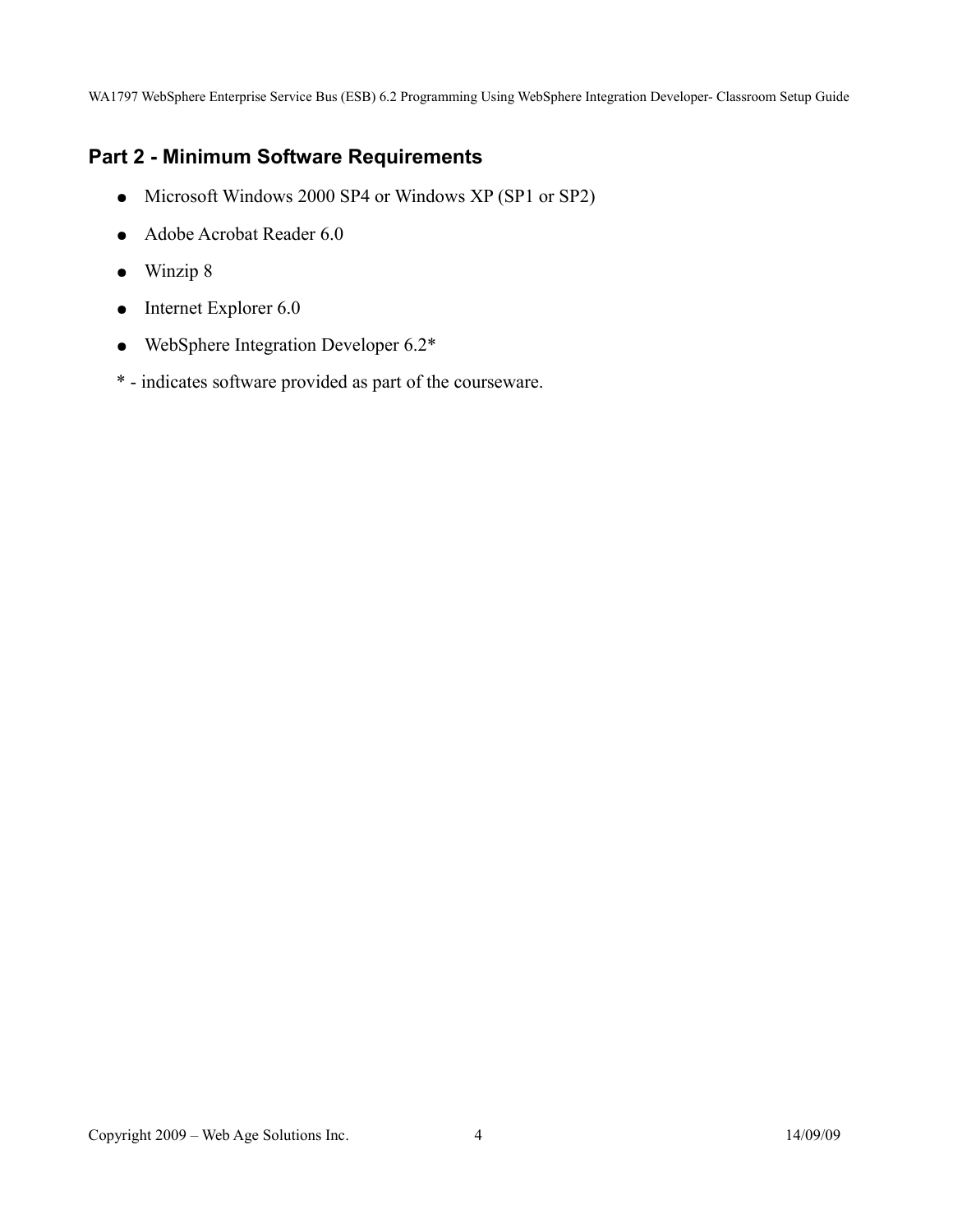#### **Part 3 - Software Provided**

Number of USB memory sticks that you will receive: **2**

Name of the files containing in the memory sticks (one file per memory stick):

- **WA1797\_1.ZIP**
- **WA1797\_2.ZIP**

All other software listed under Minimum Software Requirements is either commercially licensed software that you must provide or software that is freely available off the Internet.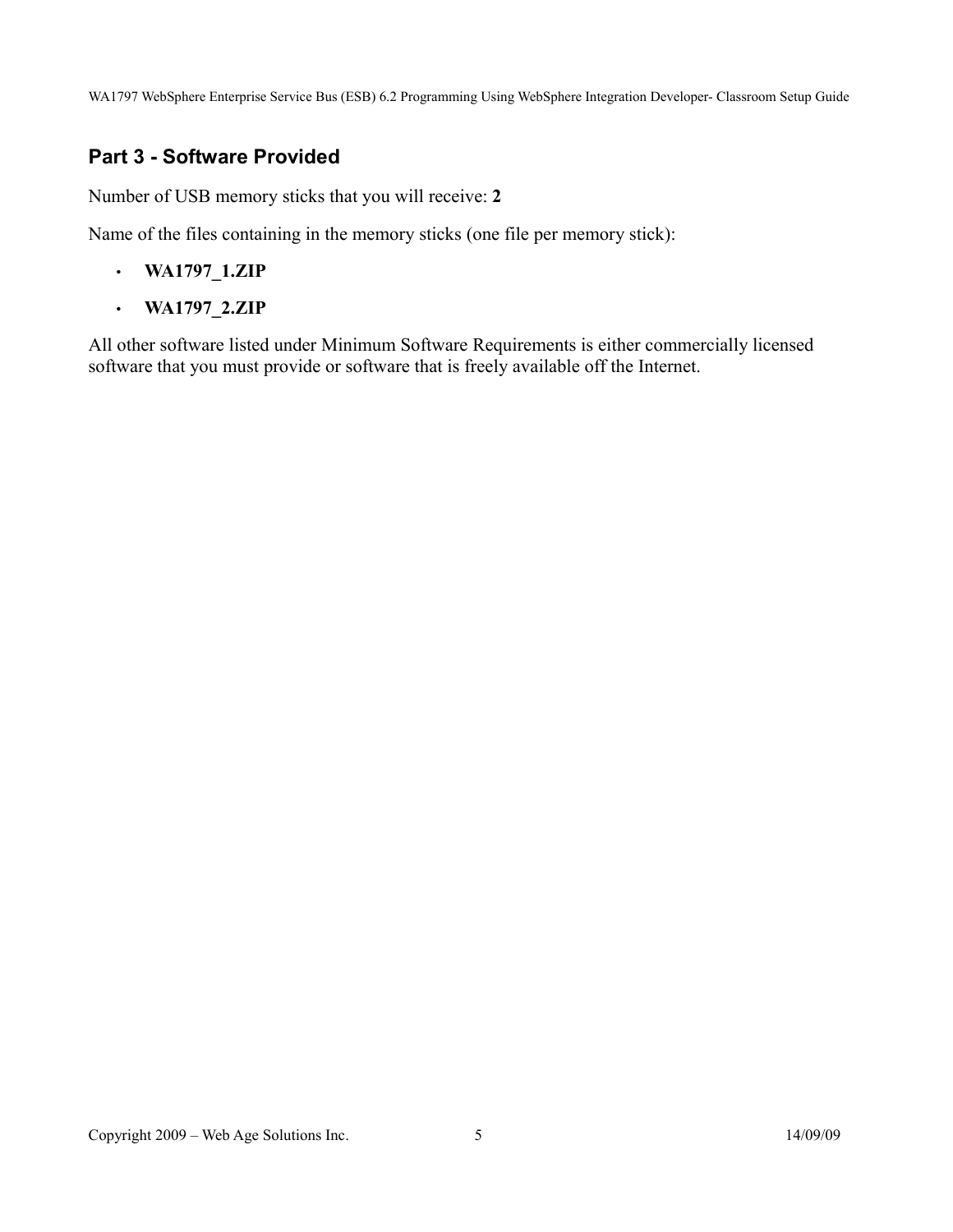## **Part 4 - Important Ghosting or Imaging Information**

Some of the software installed for this course will not function after changing the computer hostname. As such, cloning or imaging should not be used on a fully installed system.

You can save time by extracting the contents of the USB memory stick to C:\ on a clean OS install (no other software installed) and then imaging that hard drive. After restoring the image to the other computers and changing the hostnames, you can then install the software on each computer individually by following the instructions that are detailed later in this document.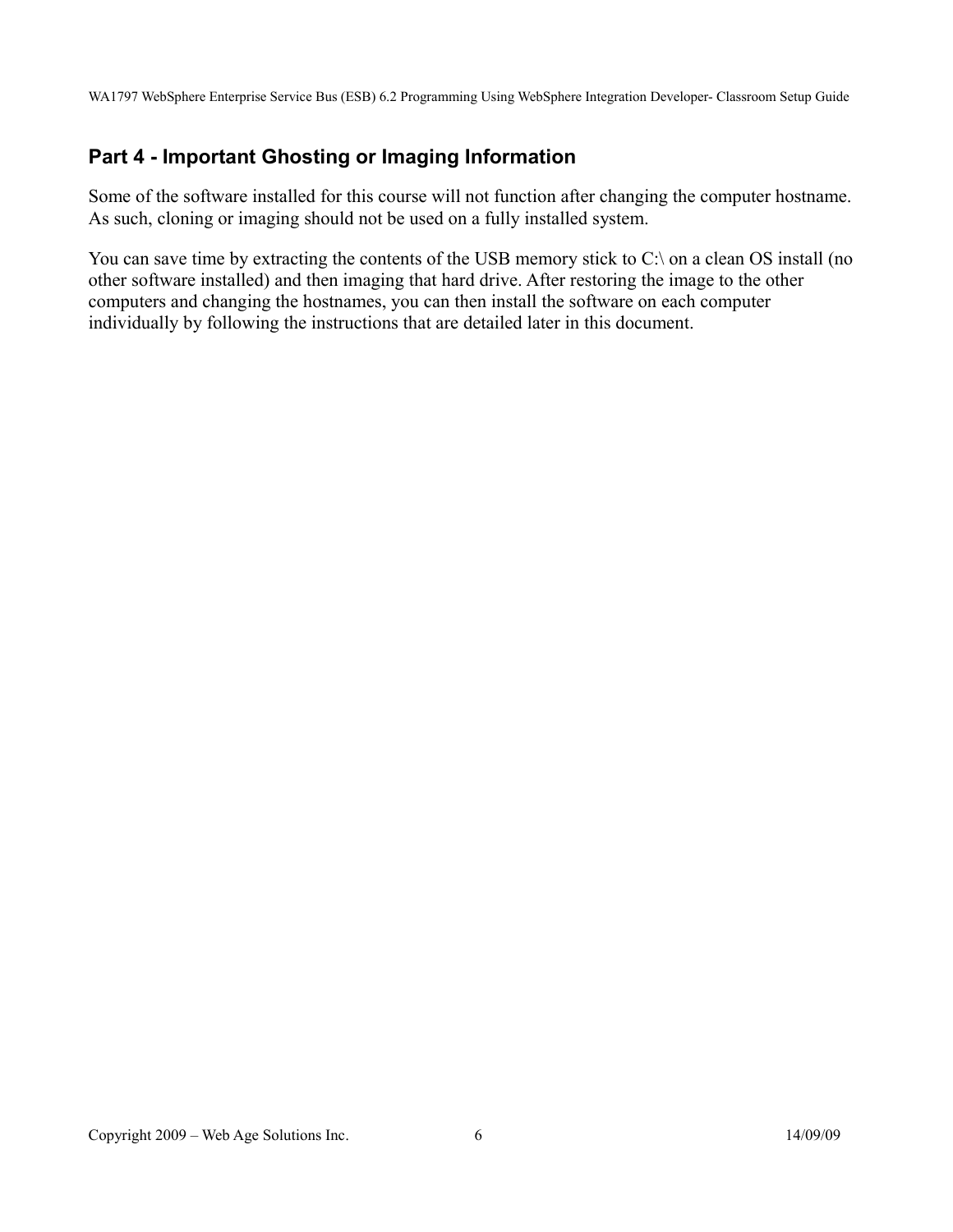## **Part 5 - Instructions**

- \_\_1. From a USB memory stick, extract the **WA1797\_1.ZIP** file to **C:\**
- \_\_2. From a USB memory stick, extract the **WA1797\_2.ZIP** file to **C:\**
- \_\_3. Review that the following folders were created:
	- **C:\LabFiles**
	- **C:\Software\**
	- **C:\Software\WID6.2**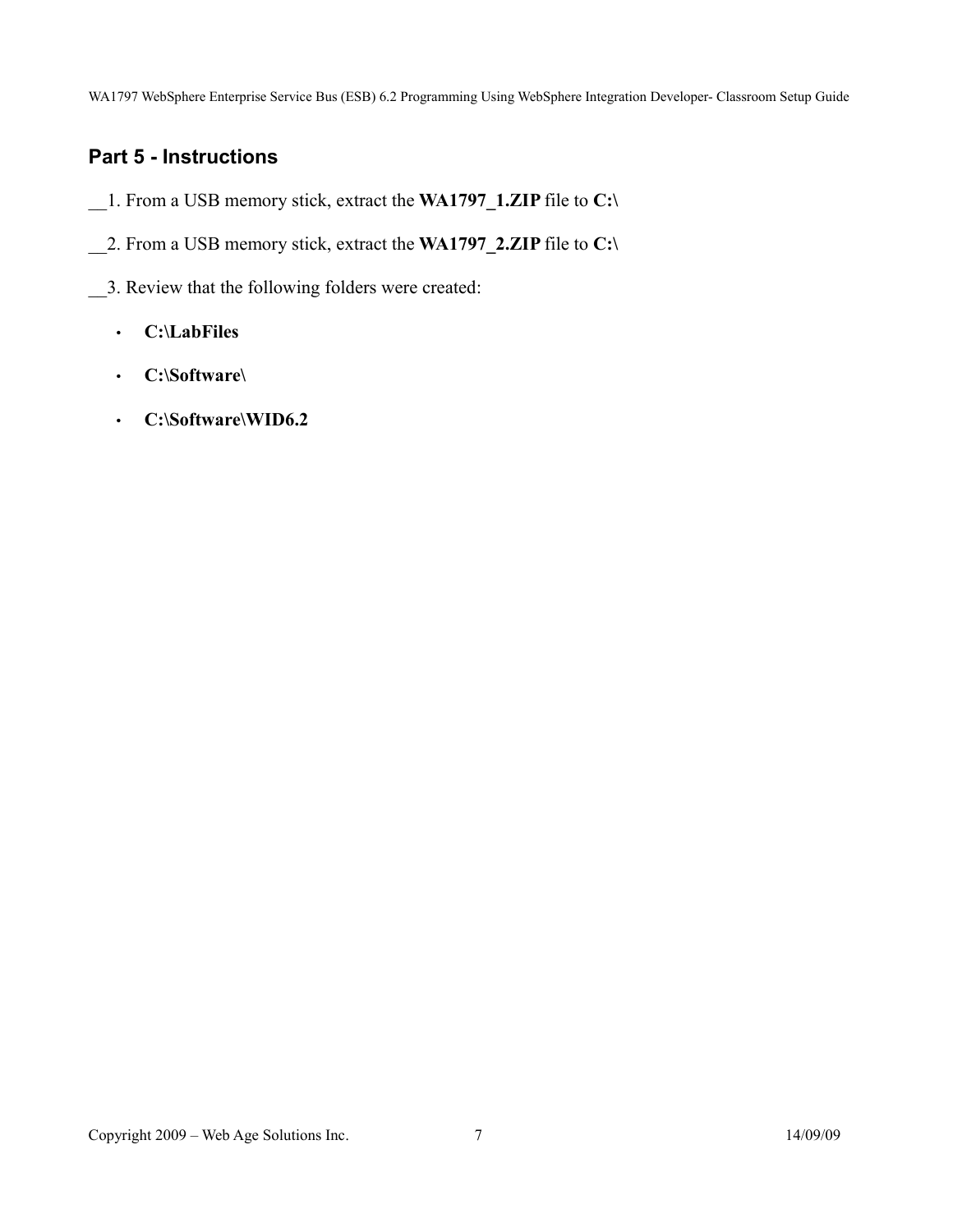## **Part 6 - Installing WebSphere Integration Developer v6.2**

**Warning: You cannot use ghosting or disk imaging to install this software. You must install the software on each machine separately. Do not change the computer hostname after this software is installed. Also, do not install this software from a network share. It will only function partially if you do.** 

\_\_1. From **C:\Software\WID6.2\disk1,** run **launchpad.exe**



\_\_2. Select **English** and click **OK**.

The Software Development Platform page will open.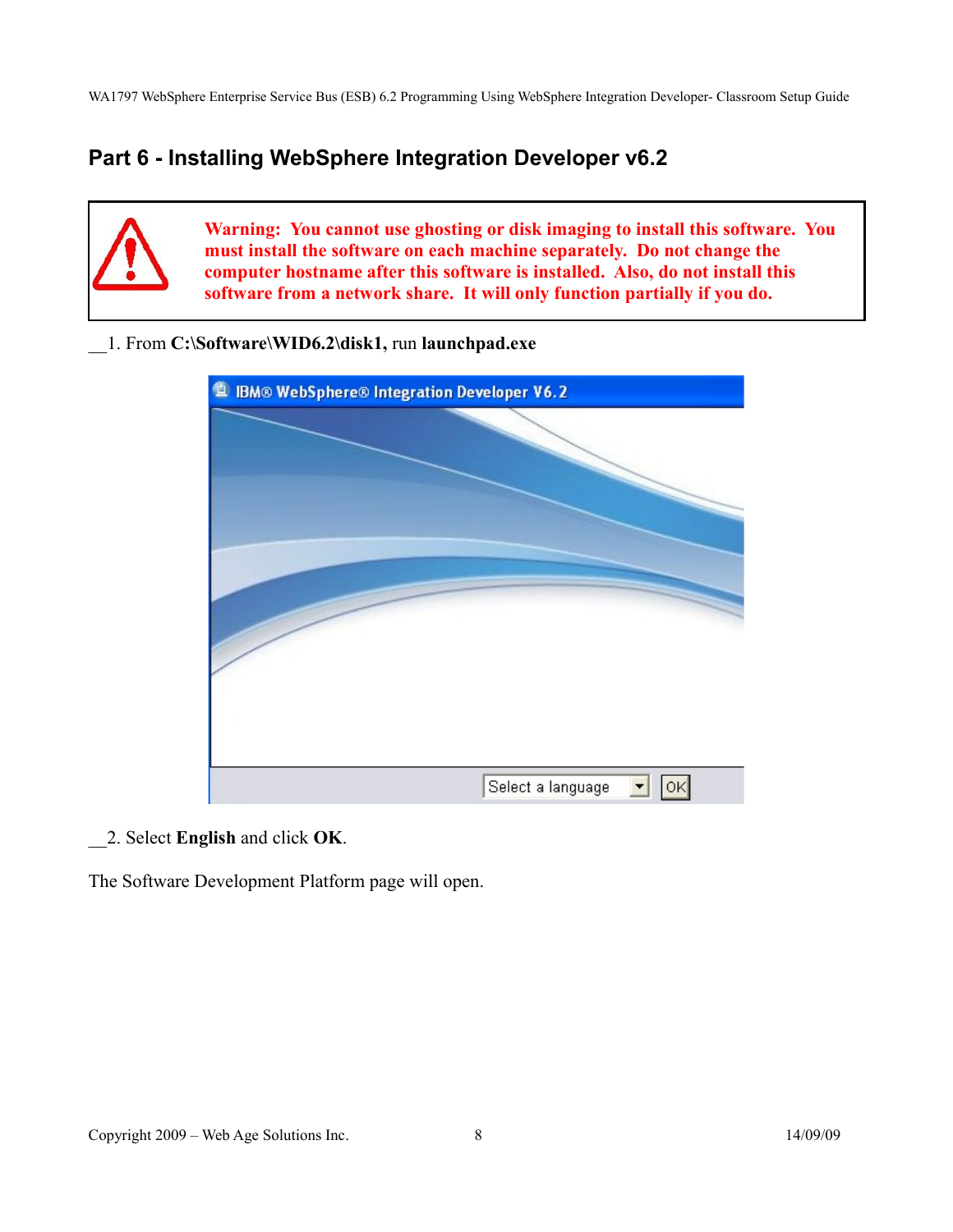| <sup>1</sup> IBM® WebSphere® Integration Developer V6.2 |                                                                                                                                                                                                                                                                                                                                                                                                       |
|---------------------------------------------------------|-------------------------------------------------------------------------------------------------------------------------------------------------------------------------------------------------------------------------------------------------------------------------------------------------------------------------------------------------------------------------------------------------------|
| <b>IBM.</b> Software Development Platform               |                                                                                                                                                                                                                                                                                                                                                                                                       |
|                                                         |                                                                                                                                                                                                                                                                                                                                                                                                       |
|                                                         | IBM® WebSphere® Integration Developer V6.2<br>Use IBM® WebSphere® Integration Developer to build, test, and deploy standards-based<br>integrated applications from loosely coupled services and business processes. If you plan<br>to use a unit test environment, it must be at the WebSphere Process Server 6,2,0,0 level<br>or above.<br><b>Install IBM® WebSphere® Integration Developer V6.2</b> |

\_\_3. Click on **Install IBM WebSphere Integration Developer V6.2**

The Install Packages page will open.

| <b>Install Packages</b>                                                                        |      |
|------------------------------------------------------------------------------------------------|------|
| Select the packages you want to install.                                                       |      |
|                                                                                                |      |
| <b>Installation Packages</b>                                                                   | Stat |
| □…☑ 1D IBM® Installation Manager<br>$\blacksquare$ $\blacksquare$ $\blacksquare$ Version 1.2.1 |      |
| <b>D</b> IBM® WebSphere® Integration Developer<br>⊟…IV                                         |      |
| $\Box$ $\Box$ $\Box$ Version 6.2.0.0                                                           |      |
| IBM® WebSphere® Process Server or WebSphere Enterprise Service Bus test enviror<br>⊟…⊽         |      |
| $\Box$ $\Box$ Version 6.2.0.0                                                                  |      |
|                                                                                                |      |

- \_\_4. Leave all the defaults selected as shown above and click **Next**.
- \_\_5. Accept the license terms and click **Next**.
- \_\_6. Leave the default directories for the Shared Resources and Installation Manager and click **Next**.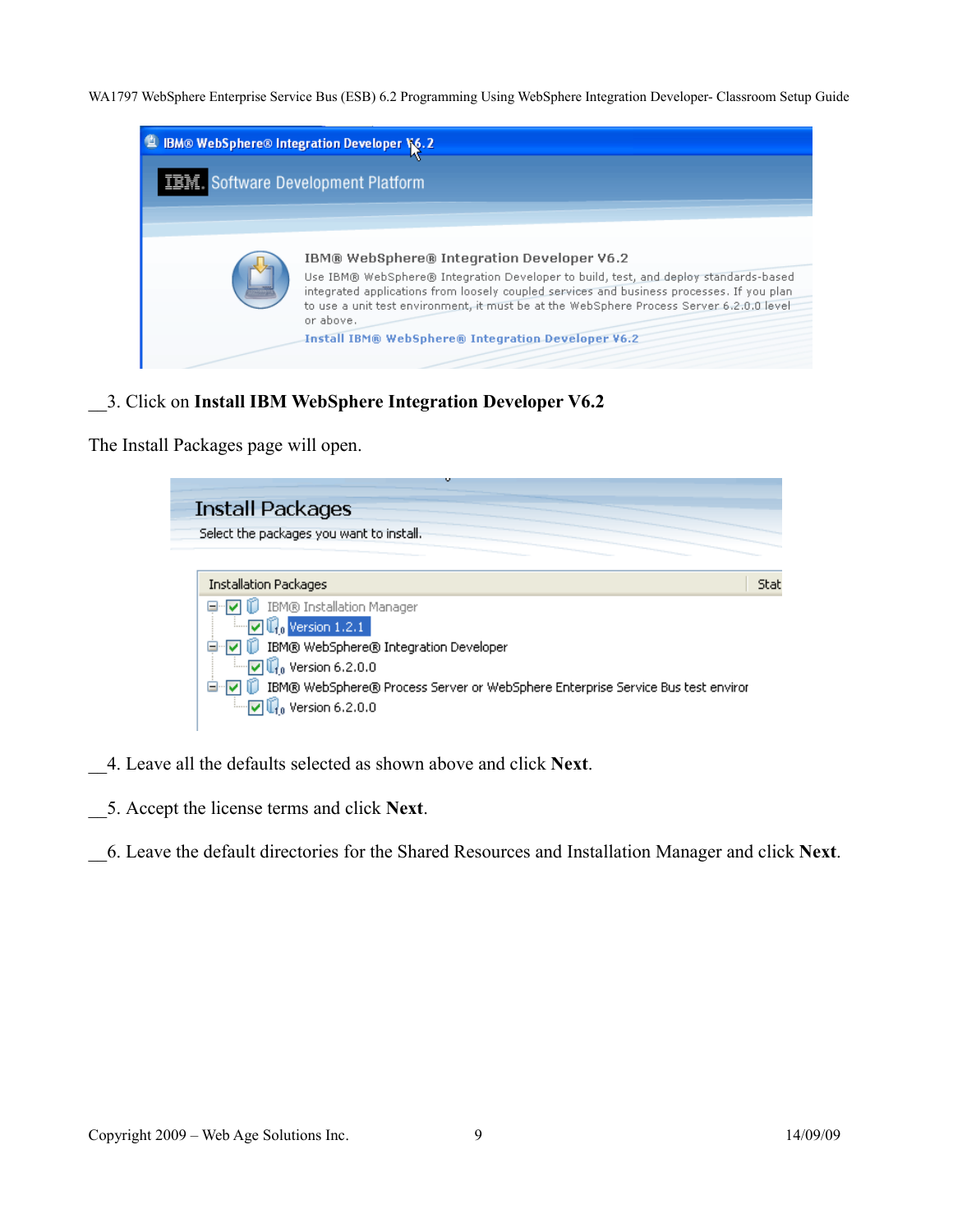| <b>Install Packages</b>         | Select a location for the shared resources directory and a location for Installation Manager.                                                                                                                                                                                                                                                                                                                                                       |
|---------------------------------|-----------------------------------------------------------------------------------------------------------------------------------------------------------------------------------------------------------------------------------------------------------------------------------------------------------------------------------------------------------------------------------------------------------------------------------------------------|
| Install<br>Licenses             | Location<br>Features<br>Summary                                                                                                                                                                                                                                                                                                                                                                                                                     |
|                                 | When you install packages, files are stored in two locations:<br>1) The shared resources directory - resources that can be shared by multiple packages.<br>2) The installation directory - any resources that are unique to the package that you ar<br>Important: You can only select the shared resources directory the first time you install $\epsilon$<br>available space because it must have adequate space for the shared resources of futur |
| Shared Resources Directory:     | C:\Program Files\IBM\SDPShared                                                                                                                                                                                                                                                                                                                                                                                                                      |
|                                 | Once installed, IBM Installation Manager will be used to install, update, modify, manage                                                                                                                                                                                                                                                                                                                                                            |
| Installation Manager Directory: | C:\Program Files\IBM\Installation Manager\eclipse                                                                                                                                                                                                                                                                                                                                                                                                   |

The Installation directory for WID will open.

\_\_7. Change the installation location to **C:\WID62**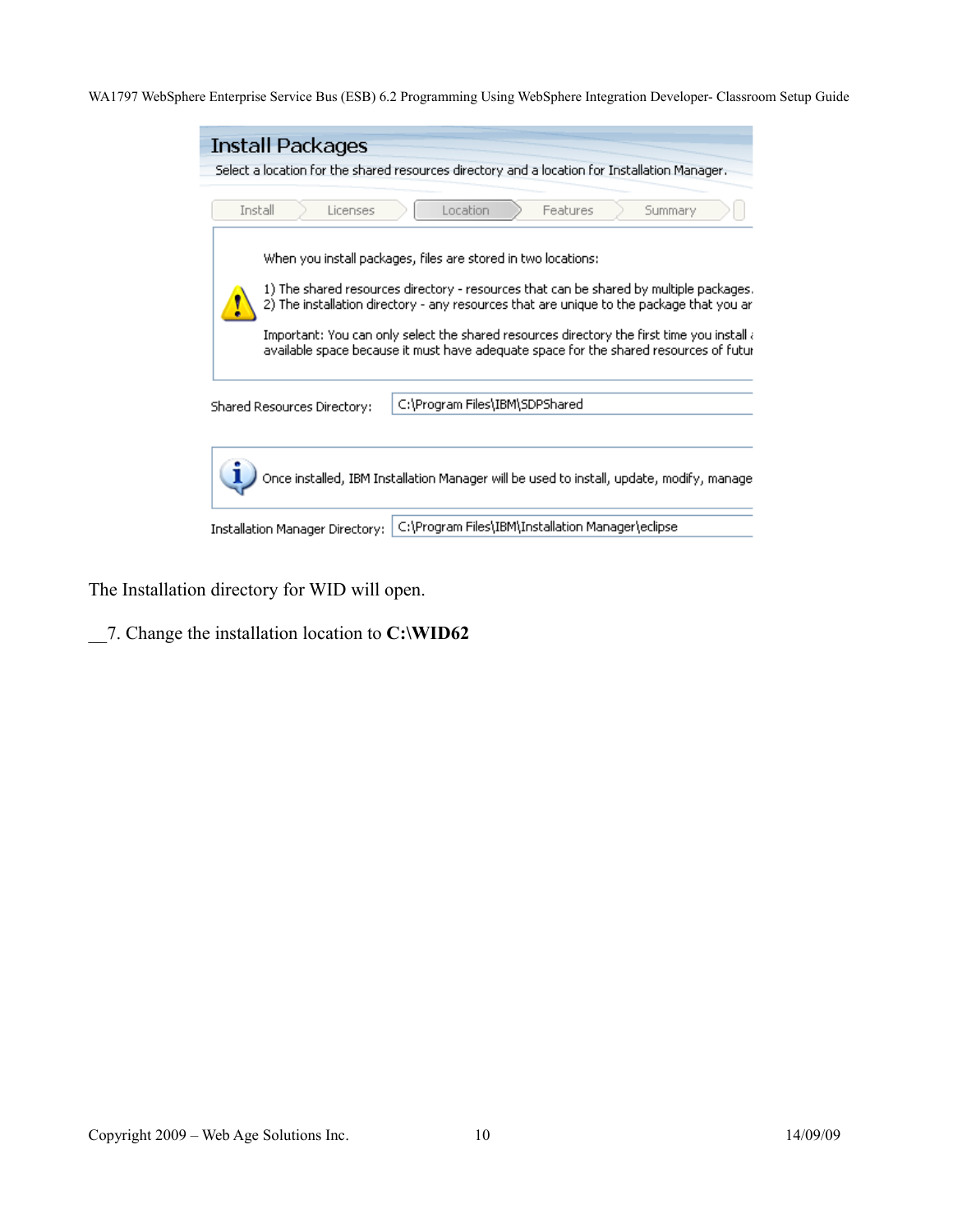| Location<br>Summary<br>Install<br>Features<br>Licenses<br>$\bigcirc$ Use the existing package group<br>Create a new package group<br><b>Installation Directory</b><br>Package Group Name<br>""" <sup>P</sup> eg IBM WebSphere Integration Developer<br>C:\WID62<br>Package Group Name: IBM WebSphere Integration Developer<br>Installation Directory:<br>C:\WID62 |                               |
|-------------------------------------------------------------------------------------------------------------------------------------------------------------------------------------------------------------------------------------------------------------------------------------------------------------------------------------------------------------------|-------------------------------|
|                                                                                                                                                                                                                                                                                                                                                                   |                               |
|                                                                                                                                                                                                                                                                                                                                                                   |                               |
|                                                                                                                                                                                                                                                                                                                                                                   |                               |
|                                                                                                                                                                                                                                                                                                                                                                   |                               |
|                                                                                                                                                                                                                                                                                                                                                                   |                               |
|                                                                                                                                                                                                                                                                                                                                                                   |                               |
|                                                                                                                                                                                                                                                                                                                                                                   |                               |
|                                                                                                                                                                                                                                                                                                                                                                   |                               |
|                                                                                                                                                                                                                                                                                                                                                                   |                               |
|                                                                                                                                                                                                                                                                                                                                                                   |                               |
|                                                                                                                                                                                                                                                                                                                                                                   |                               |
|                                                                                                                                                                                                                                                                                                                                                                   |                               |
|                                                                                                                                                                                                                                                                                                                                                                   |                               |
|                                                                                                                                                                                                                                                                                                                                                                   |                               |
|                                                                                                                                                                                                                                                                                                                                                                   |                               |
|                                                                                                                                                                                                                                                                                                                                                                   |                               |
|                                                                                                                                                                                                                                                                                                                                                                   |                               |
| <b>Details</b>                                                                                                                                                                                                                                                                                                                                                    |                               |
|                                                                                                                                                                                                                                                                                                                                                                   |                               |
|                                                                                                                                                                                                                                                                                                                                                                   | <b>Disk Space Information</b> |
|                                                                                                                                                                                                                                                                                                                                                                   |                               |
|                                                                                                                                                                                                                                                                                                                                                                   |                               |
|                                                                                                                                                                                                                                                                                                                                                                   |                               |
|                                                                                                                                                                                                                                                                                                                                                                   |                               |
|                                                                                                                                                                                                                                                                                                                                                                   |                               |
|                                                                                                                                                                                                                                                                                                                                                                   |                               |
|                                                                                                                                                                                                                                                                                                                                                                   |                               |
|                                                                                                                                                                                                                                                                                                                                                                   |                               |
|                                                                                                                                                                                                                                                                                                                                                                   |                               |
|                                                                                                                                                                                                                                                                                                                                                                   |                               |
|                                                                                                                                                                                                                                                                                                                                                                   |                               |
| Shared Resources Directory: C:\Program Files\IBM\SDPShared                                                                                                                                                                                                                                                                                                        |                               |
| Volume<br>Available Space                                                                                                                                                                                                                                                                                                                                         |                               |



**Important: You must make this change. The default installation location is too long and will cause problems with the functionality of the product.**

\_\_8. Click **Next**.

\_\_9. Leave the default language and click **Next**.

\_\_10. The features to install page will open.

#### \_\_11. Expand the **IBM WebSphere Process Server or WebSphere Enterprise Service Bus test environment 6.2.0.0**

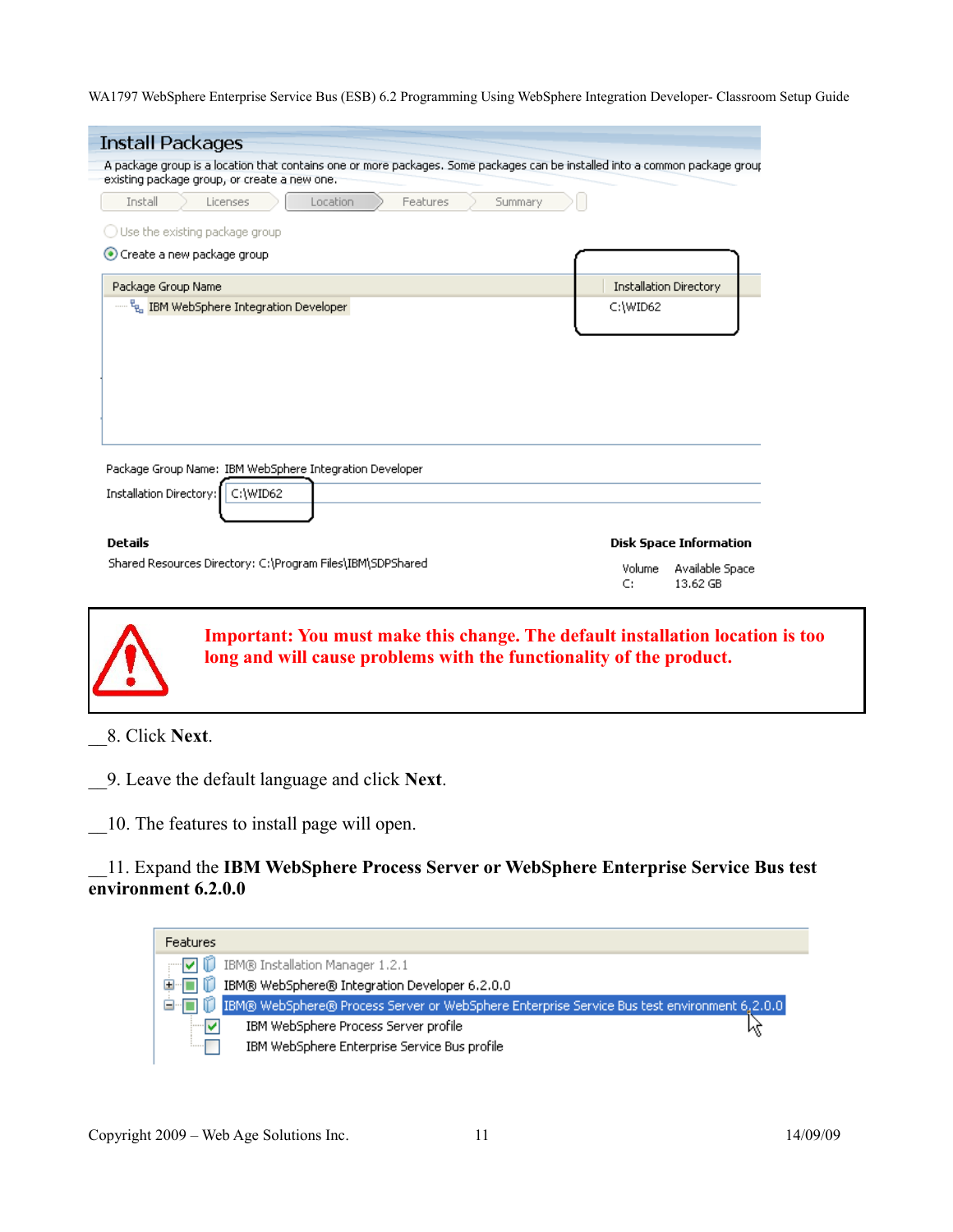#### \_\_12. Uncheck **IBM WebSphere Process Server profile**.

\_\_13. Check **IBM WebSphere Enterprise Server Bus profile**.



\_\_14. Verify you have the features selected as shown above and click **Next**.

\_\_15. Leave the User ID and Password as **admin** in the configuration of the Enterprise Service Bus page as shown below and click **Next**.

| Install<br>Licenses<br>Location                                        | Features                                                                                                                                 | Summary |                                                                                                                                                                                         |  |  |  |  |
|------------------------------------------------------------------------|------------------------------------------------------------------------------------------------------------------------------------------|---------|-----------------------------------------------------------------------------------------------------------------------------------------------------------------------------------------|--|--|--|--|
| IBM® WebSphere® Process Serve<br>Θ<br>Configuration of the test enviro | Configuration for IBM® WebSphere® Process Server or WebSphere Enterprise Service Bus I<br>Configuration of the test environment profiles |         |                                                                                                                                                                                         |  |  |  |  |
|                                                                        | of your choice.                                                                                                                          |         | The default administrative security user ID and password for the test environment profiles<br>are "admin" and "admin". It is recommended that you replace these with an ID and password |  |  |  |  |
|                                                                        | User ID:                                                                                                                                 | admin   |                                                                                                                                                                                         |  |  |  |  |
|                                                                        | Password:                                                                                                                                |         |                                                                                                                                                                                         |  |  |  |  |
|                                                                        | Confirm password:                                                                                                                        |         |                                                                                                                                                                                         |  |  |  |  |

The Summary page will open.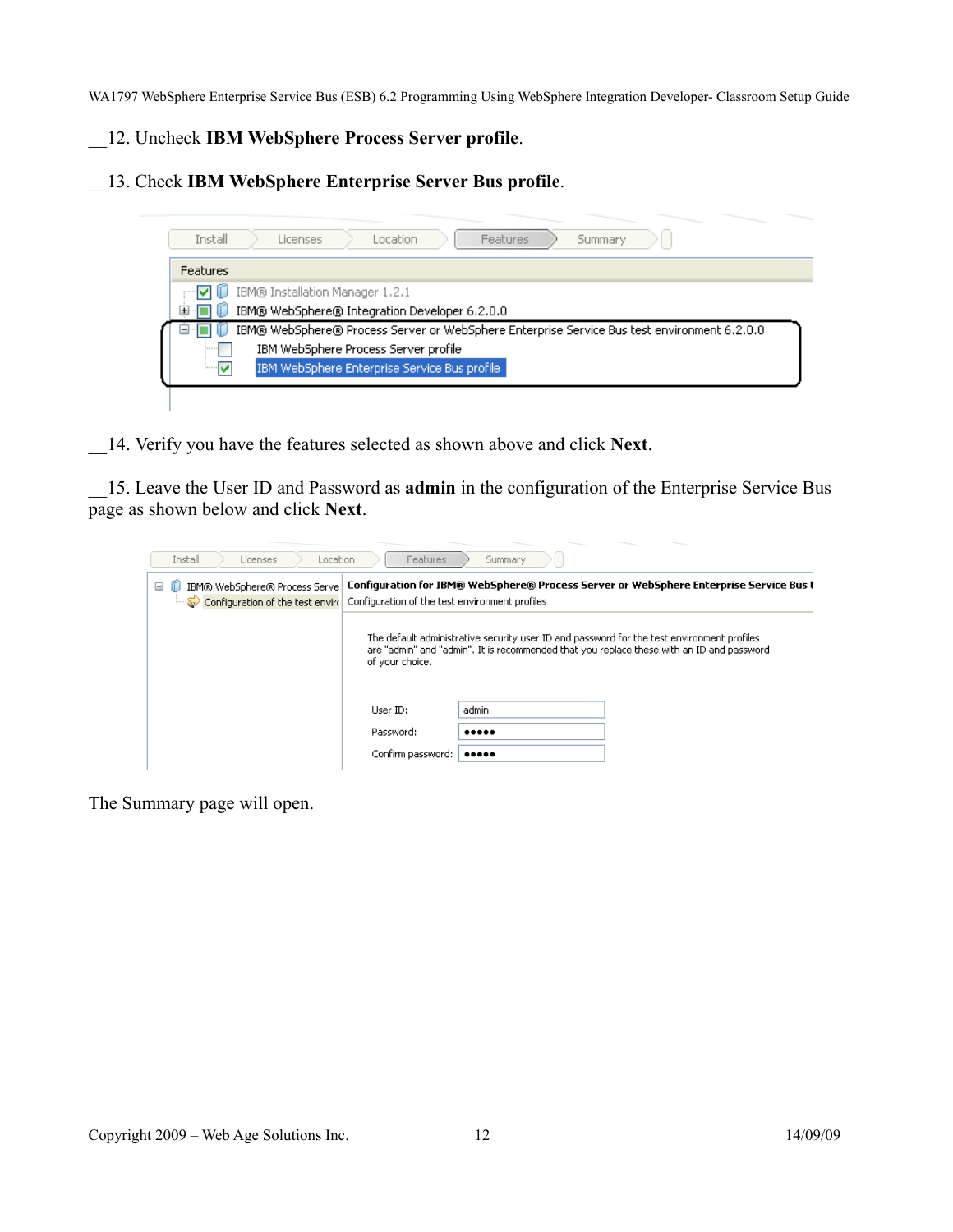

#### \_\_16. Click **Install**.

Installation will start.

#### Repository Information

Installing. **BERREE** 

When the installation is done you will see this page:

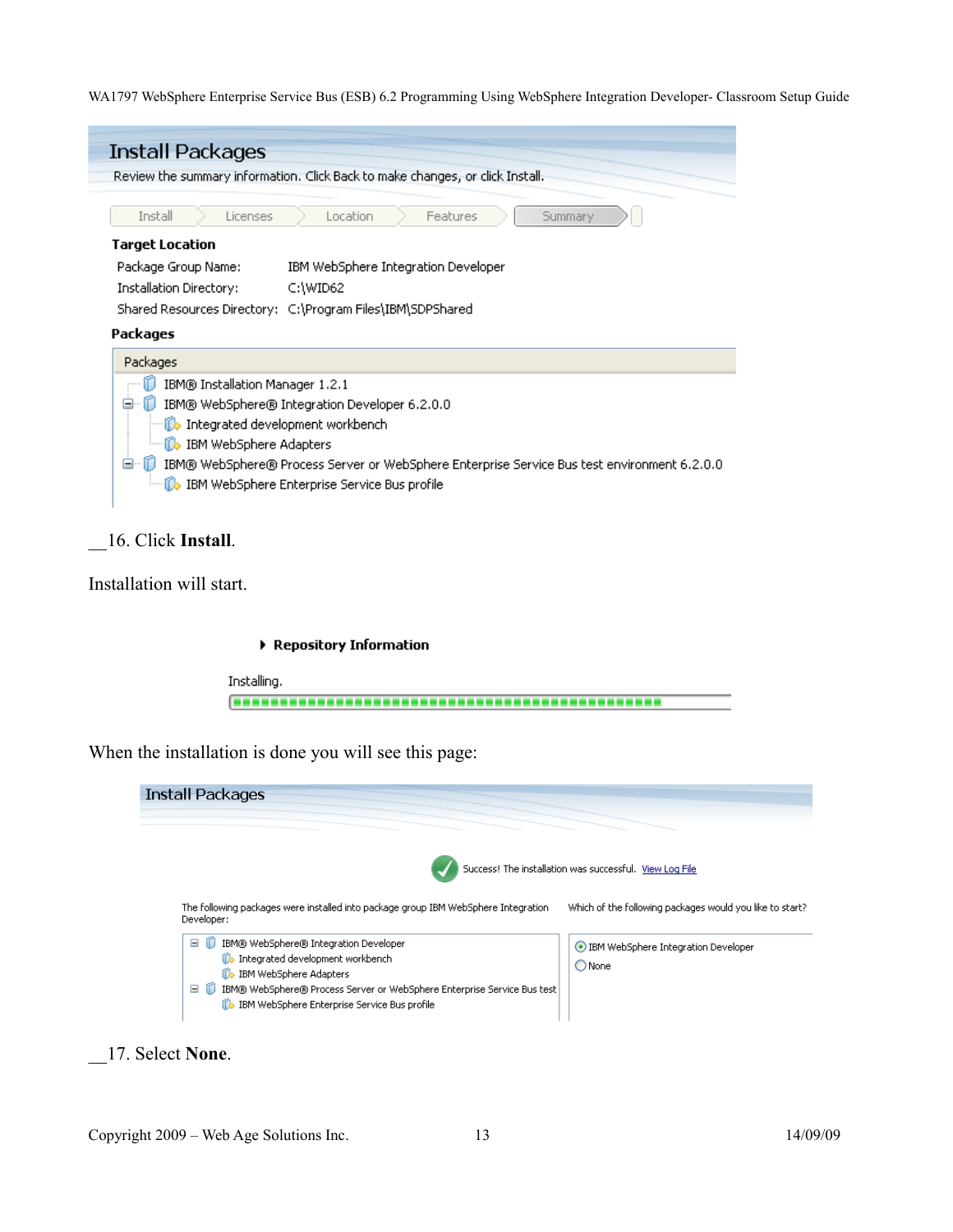Which of the following packages would you like to start?

 $\bigcirc$  IBM WebSphere Integration Developer<br> $\bigcirc$  None

\_\_18. Click **Finish**.

\_\_19. Close the Software Development Platform window.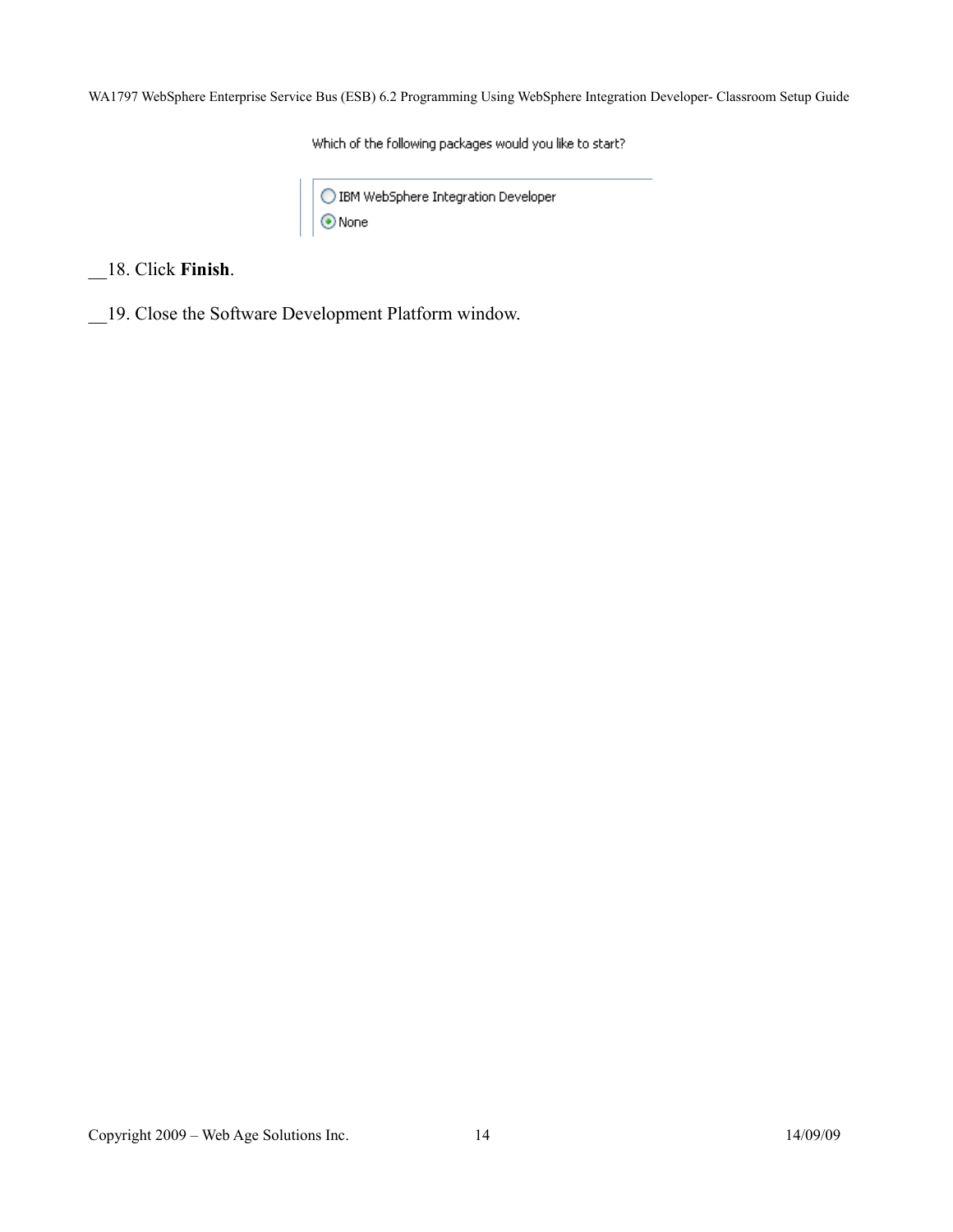#### **Part 7 - Verification of the installation of WID 6.2**

\_\_1. Open C:\WID62\runtimes\bi\_v62\logs\install

\_\_2. Go to the end of the file. Make sure that you see the message: *INSTCONFSUCCESS* as shown below:

i.ismp.actions.com/iguneAction, msg1, Running com/igunation/command: 9751n<br>].ni.ismp.actions.settleNIFRegistryAction, msg1, Cunnent install/uninstall ].ni.ismp.actions.setExitCodeAction, msg1, CWUPI0000I: EXITCODE=0 l.ni.ismp.actions.ISMPLogSuccessMessageAction, msg1, INSTCONFSUCCESS

\_\_3. Close the file.

\_\_4. Launch WID using the following Windows start menu: **Start->All programs->IBM WebSphere Integration Developer->IBM WebSphere Integration Developer V6.2->WebSphere Integration Developer V6.2**

| THE REPORT FOR STATE AND RELEASE.                                                                                              |                                                     |
|--------------------------------------------------------------------------------------------------------------------------------|-----------------------------------------------------|
| All Programs   Gu IBM WebSphere Integration Developer   Gu IBM WebSphere Integration Developer V6.2   Gu IBM Support Assistant |                                                     |
|                                                                                                                                | <b>A</b> Release Notes                              |
| Duog Off   10 Turn Off Computer                                                                                                | $\leftarrow$ + WebSphere Integration Developer V6.2 |

\_\_5. Change the workspace to **C:\workspace** as shown below.



\_\_6. Click **OK**.

\_\_7. The Welcome window will open. Close it.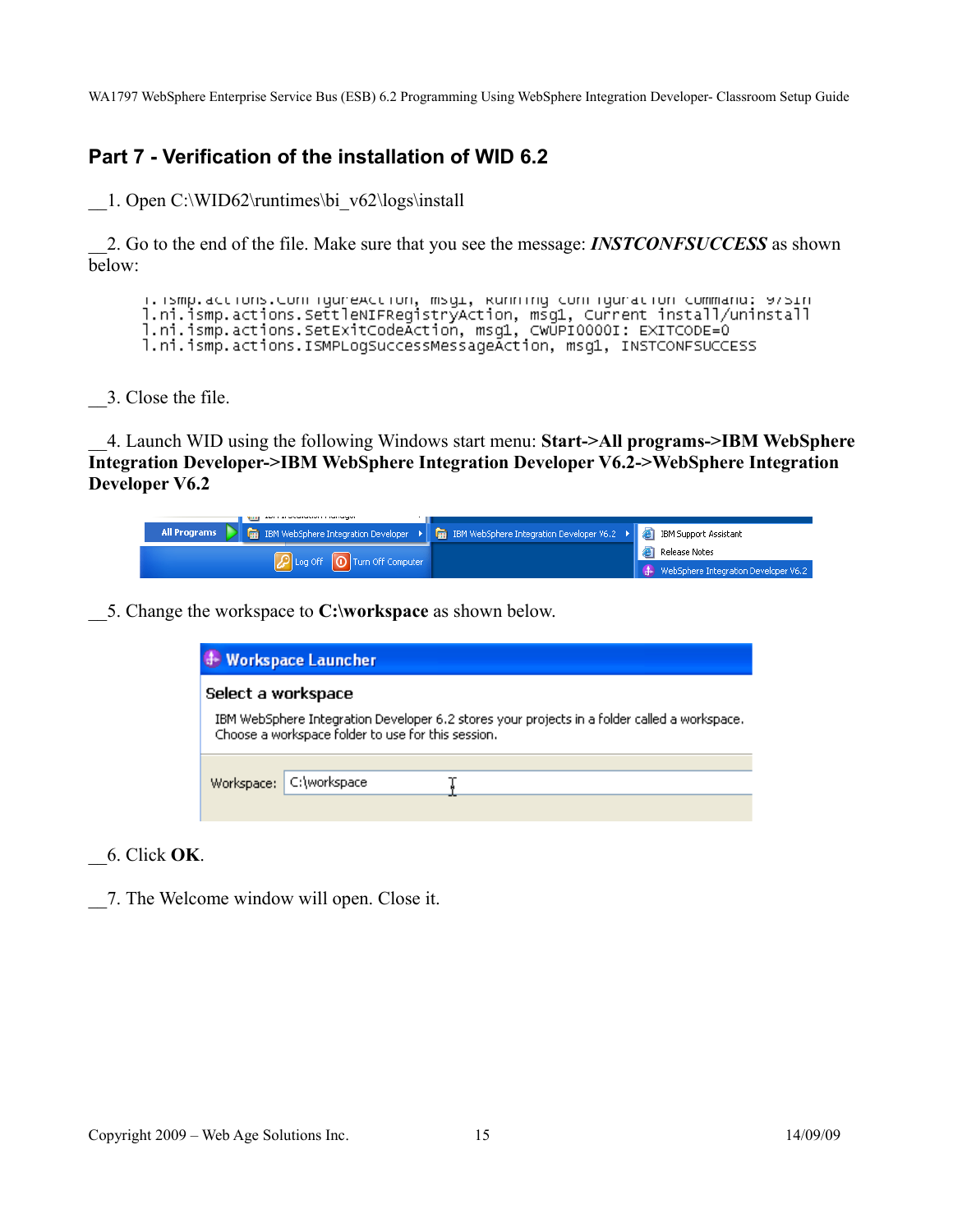|  | <b>+ Business Integration - IBM WebSphere Integration Developer 6.2 - C: workspace</b> |  |        |      |   |  |  |
|--|----------------------------------------------------------------------------------------|--|--------|------|---|--|--|
|  | File Edit Navigate Search Project                                                      |  | Window | Help | w |  |  |
|  | Welcome 23                                                                             |  |        |      |   |  |  |
|  | <b>WebSphere.</b> Integration Developer                                                |  |        |      |   |  |  |
|  |                                                                                        |  |        |      |   |  |  |

\_\_8. At the bottom of the screen, click on the **Servers** tab.

| े Build Activities   □ Properties   ति Problems   हिन् Server Logs   की Servers X |              |        |
|-----------------------------------------------------------------------------------|--------------|--------|
| Server ≜                                                                          | <b>State</b> | Status |
| webSphere ESB Server v6.2 at localhost Fra Stopped                                |              |        |

\_\_9. Right click the **WebSphere ESB Server v6.2 at localhost** and select **Start**.

\_\_10. The Server Logs view will open showing some messages during the start.



\_\_11. The Servers view will show the server as Started and status as Synchronized.

| <b>C</b> Build Activities   □ Properties   <mark>○</mark> Problems   圖 Server Logs   해 Servers $\boxtimes$ |                                                                 |              |              |
|------------------------------------------------------------------------------------------------------------|-----------------------------------------------------------------|--------------|--------------|
| Server $\triangle$                                                                                         |                                                                 | <b>State</b> | Status       |
|                                                                                                            | Real WebSphere ESB Server v6.2 at localhost <b>Real Started</b> |              | Synchronized |
|                                                                                                            |                                                                 |              |              |

\_\_12. Select the server and stop it by clicking on the **Stop the server** button.



\_\_13. Wait for the server to stop at the end it will change to Stopped.